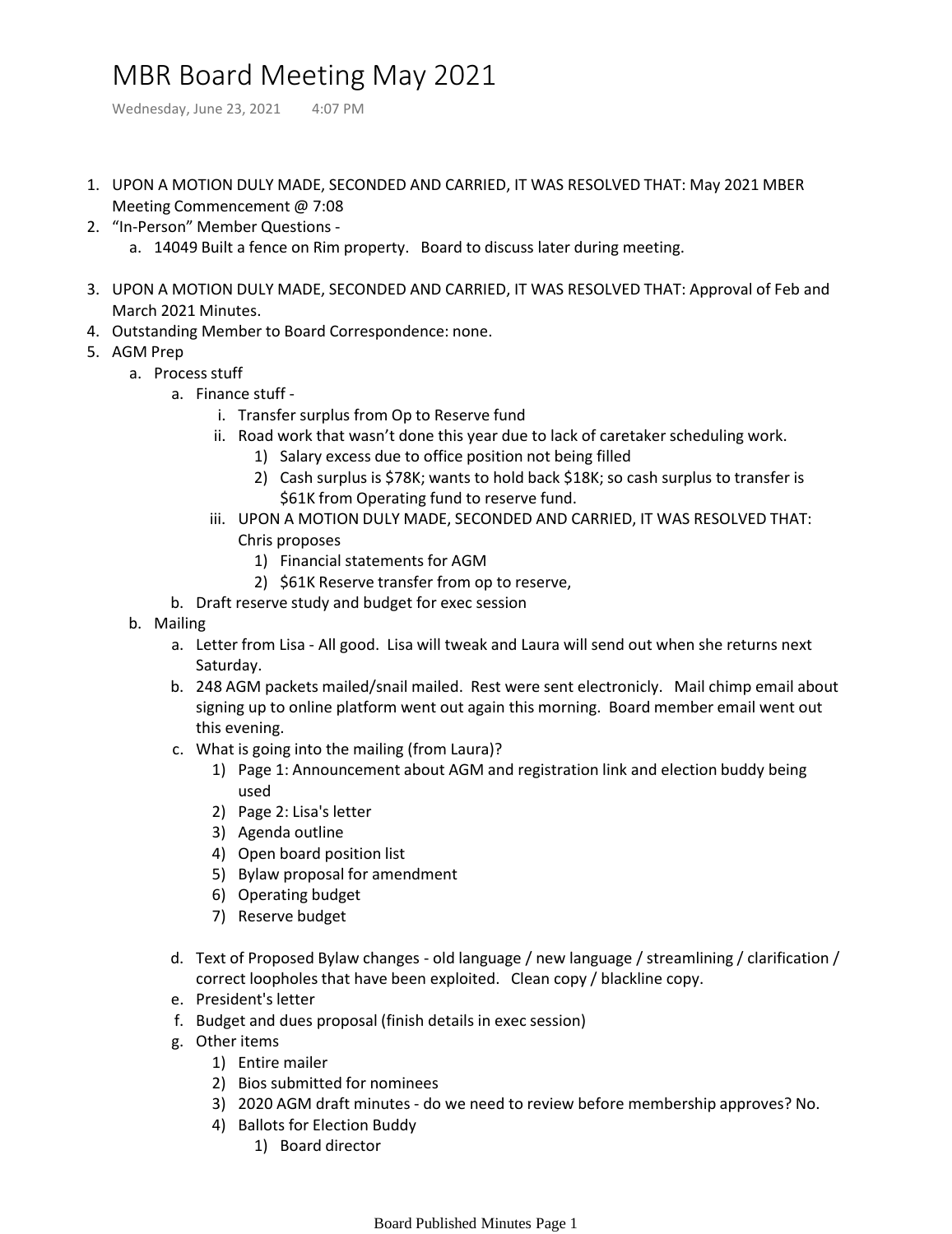- 2) 2020 financials
- 3) Waive audits of 2020 financials
- 4) Approval of op budget
- 5) Approval of reserve budget
- 6) Approval of bylaw changes
- 7) \*\* Sheri will do the election buddy ballots that is, creating them.
- 8) Creating extended packets on web site for 2021 AGM
- 9) Do we announce AGM announcement on Nextdoor? No.
- 5) Do we need to set a date for the post-AGM meeting? Laura will add this to the task list to assign director positions. How long did people have to get their votes in last year? Last year we gave people a week to vote. Perhaps this year shorten this window. Let's give three days (till Tuesday midnight) to vote. And have board meeting following Wednesday (june-30 @ 7PM)
	- 6) Need to do dry run for AGM week before. So, let's set for June 18 at 7PM
	- 7) AGM signin quorum counter Rheannon will drive this. We need 38 people.
	- 8) Screen sharing for each directors' report. Some director reports prob make sense to have screen shares; some don't. Will decide during the walkthrough.
	- Minutes from 2021 AGM need to be completed by Aug-26th. The statute requires 60 9) days to complete the minutes and post them (that is, unapproved)
	- 10) Timing people Lisa will go check to what the time limit is. We should probably limit people to two minutes presentation.
	- Plan for pool and clubhouse Inslee's opening by June-30th. 11)
		- 1) Has Ken taken the pool class? Rip isn't sure. HE will check.
		- 2) Get Ken to take class by June-15th.
		- 3) Rip says we need to have someone hired so we can communicate to members during AGM (not in AGM packet). Rip wants to know why pool operator needs to take any class.
	- 12) Lisa asks Laura for note on Spring Cleaning dumpster. Can she send an email to us about when to have the dumpster
- 6. Directors' Updates critical issues only as we are focusing on AGM prep for this meeting
	- a. Grounds & Maintenance
		- a. 11093 Old owners cut trees and left them for new owners
		- b. 12017 (Grouse Lane) shared driveway. Have agreement w neighbor to share driveway.
		- 12027 dead tree that needs to be removed. Tree is dead. Neighbor hired arborist. 12027 c. has not removed the tree.
		- d. 14015 tree removal. Replant. Plus neighbor deck on 12027
		- e. 14023 tree removal. Arborist has vanished / not responding. Having to have an arborist make decision is overkill.
		- f. 14039 Chimney Lane. Lot is borderline unbuildable. Owner has dug perc test holes in setback w/o permission.
		- 14049 g.
			- 1) deck building which has been approved w/ variance.
			- 2) He built fence on rim property w/o asking for approval (plus, they already have one variance for the deck).
			- 3) Board needs to discuss and come to a decision. (Perhaps at a later date due to time constraints).
		- h. 15016 wants to cut tree on 15018 (which they own). Not time sensitive / want to cut for future solar install
		- i. 18021 want to install new septic on lot with existing house.
		- j. 18024 remodel garage into living space. Not doing it for a few years.
		- 19006 want to rebuild shed. Trailer was removed. Corner lot/ shed would be in setback. k. No decision.